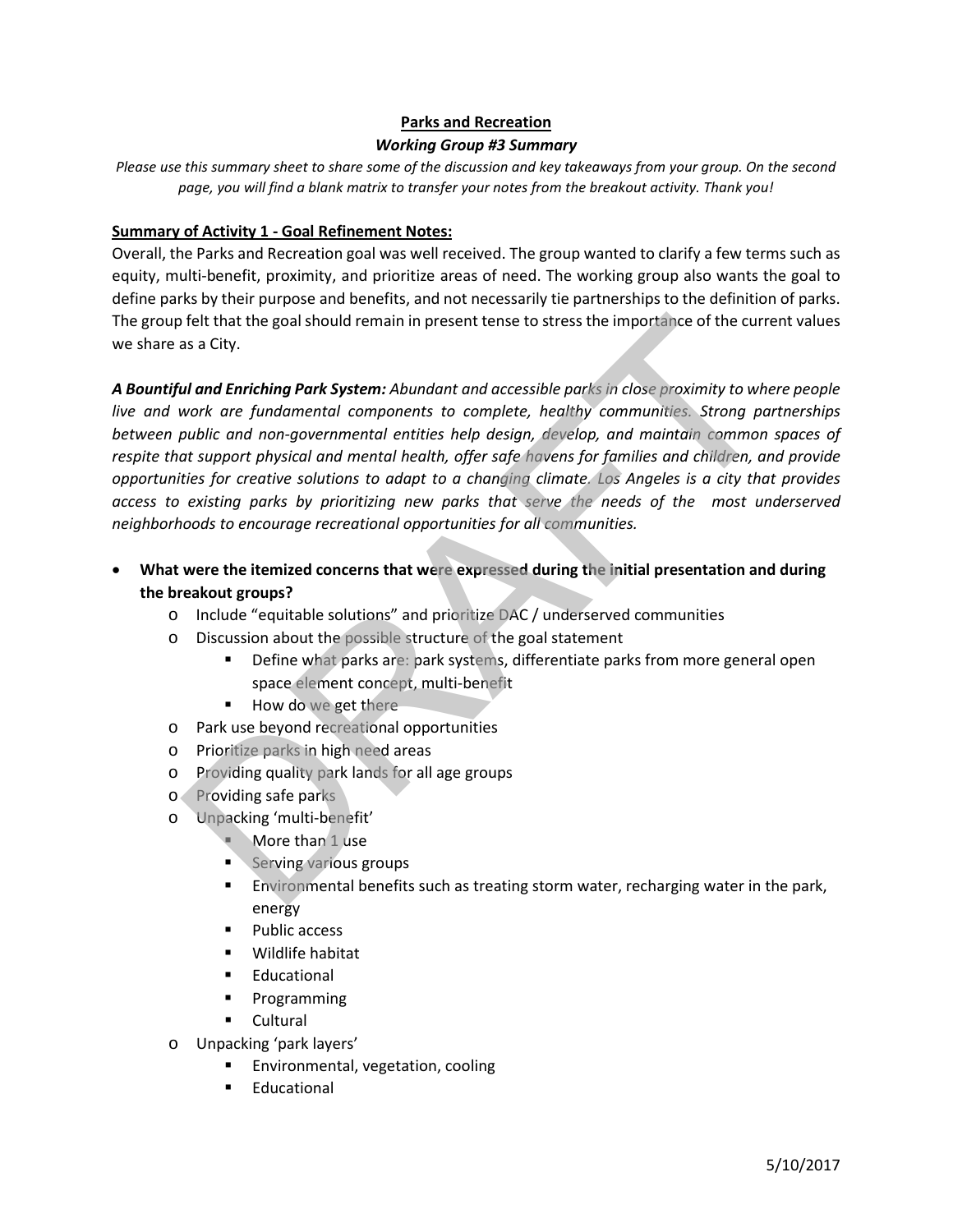- Cultural
- **Active recreation sports**
- $\blacksquare$  Economic concessions
- o Unpacking 'equity'
	- At the end of this discussion, equity was defined as a combination of access and quality of amenities.
		- Incorporate Measure A park Equity Principles
		- Access: ease of access, location of access points, close proximity of parks
		- Use: multi-benefit
		- Metrics: discussion about what metrics are currently used and how they're interpreted i.e. parks/capita. The group felt that the county did a great job defining park need.
		- Quality: types and condition of amenities. Do they meet the needs of the community? Youth? Seniors? Residents?
		- Size of parks
		- Land use issues: availability of land/space, zoning
		- Connections/connectivity
		- **Distribution**
		- **Safety**
		- Race

### **Summary of Activity 2 - "Area of Need" Matrix Notes:**

Overall, the Working Group agreed with the placement of the items in this chart. The group had prioritized the following to "achieve", respectively: Park Equity Gap, Community Involvement in Design and Programming, Stronger Partnerships between Government and Non-Governmental Organizations, Multiple Benefit Parks, Parks Proximal to Residences, Park Safety and Safe Routes for Park Users, Healthy Communities with Equitable & Measurable Health Outcomes, Community Based Amenities / Facilities, Ecological Benefits. These "Areas of Need" to achieve are something that should make their way into the goal. • Metrics: discussion about what metrics are currently used and how<br>
interpreted i.e. parks/capita. The group felt that the county did a g<br>
defining park need.<br>
• Quality: types and condition of amenities, Do they meet the

- **What are the verbs needed to implement each "Area of Need"?** 
	- o N/A
- **Does it belong in multiple quadrants? If so which one? Explain.**
	- o The group felt that this chart accurately captured most of the issues, Non-Native / Water Intensive Plants should be moved from avoid, to preserve and achieve.
- **Are there additional "Area of Need" that have not been identified?**
	- o \*See chart\*

### **Summary of Worksheet Responses:**

The group identified key areas of discussion through the initial exercise.

- **Does the "Area of Need" Matrix reflect the goal for this chapter of the Open Space Element?**
	- o Yes, however clarification and incorporation on key terms such as multi-benefit, equity, and proximity were suggested.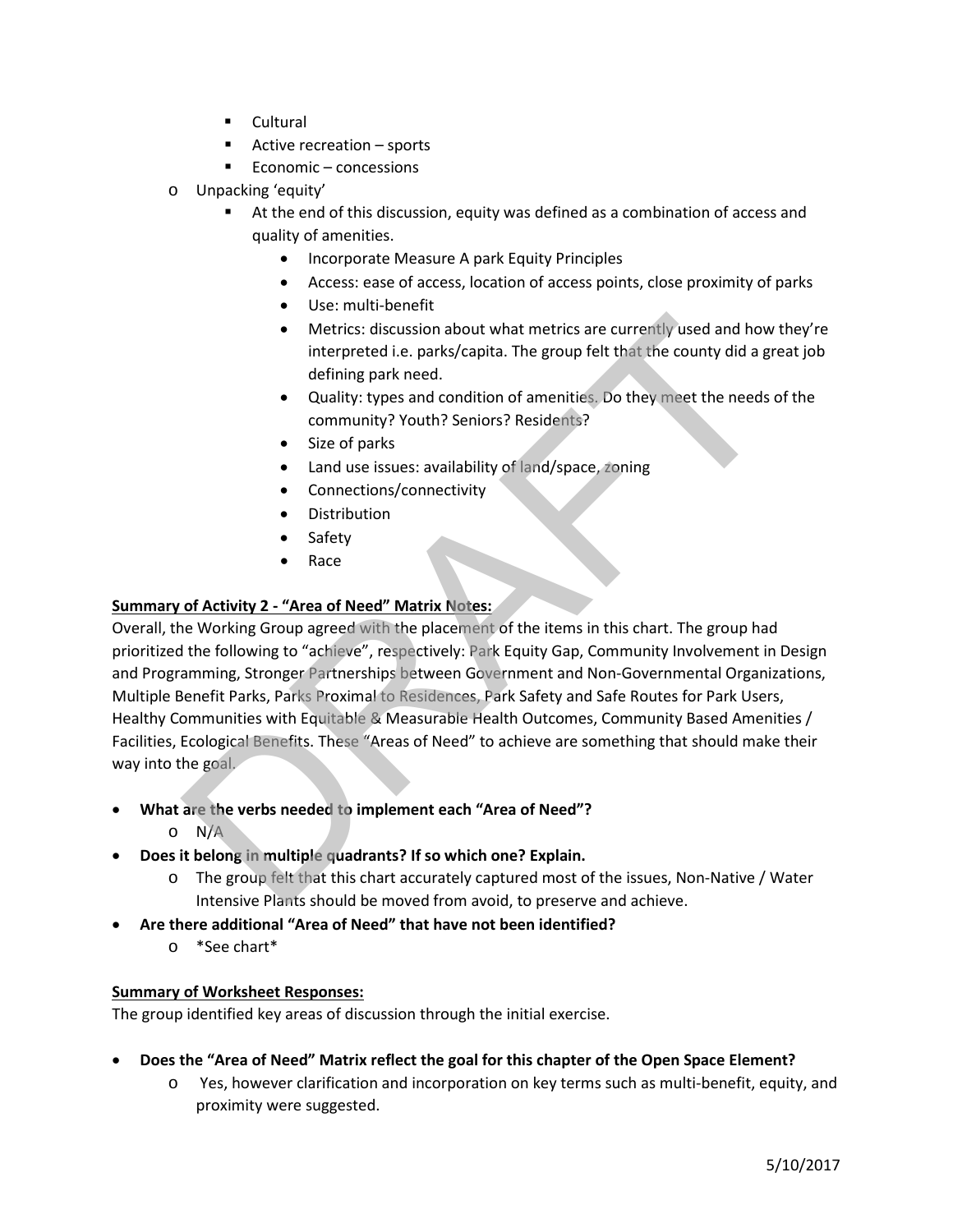- **What are the available resources the City can leverage to accomplish the goal and policies of this chapter?**
	- o Measure A equity principles
	- o Minneapolis Decision Making Tool for Equity. http://www.minneapolismn.gov/www/groups/public/@cped/documents/webcontent/wcm s1p-109092.pdf
	- o LA County needs assessment metrics for equity
	- o "Parks are open spaces for everybody"
		- **IFM** Inter-city tourism in parks, "territorial-ness" is a roadblock to this
	- o Park Acquisition
		- **EXTE:** Acquire private lands. Preservation current land from development
	- o Diverse vegetation
		- Eliminate plagues / disease of native plants by utilizing a diverse group of flora.
	- o Street tress
		- **These are comprehensive resources that serve multiple benefits** 
			- Storm management
			- Shade
			- Beautification
	- o Park Safety
		- **Patrols were emphasized during this working group** 
			- Having patrols or someone present in the parks is important to keeping parks safe
			- Patrols also have the dual effect of making parks seem unsafe / undesirable
			- What is the balance?
		- Be careful about language. Present political environment is sensitive to the word "policing" and "patrol/patrolling"
		- Parks need to be safe spaces for EVERYONE (undocumented, minorities, genders, …)
- Park safety happens through community engagement. Build parks that people want to go to. Park Acquisition<br>
• Acquire private lands. Preservation current land from development<br>
Diverse vegetation<br>
• Eliminate plagues / disease of native plants by utilizing a diverse group of fit<br>
Street tress<br>
• Storm managemen
	- o \$\$\$\$ + Adaptive Programming
		- Do not "monetize" park experience
			- Create spaces for events and corporate sponsors
			- Partnerships are essential to park funding
	- o Quimby land dedication
		- **Parks need to be spaces for everyone. How do we get land dedications to reflect the** needs of communities
			- Have developers create an outreach plan for approval by RAP?
- **What future resources can the City leverage to accomplish the goal and policies of this chapter?**
	- o Flexible spaces
	- o Equity definition will change over time, multi-benefit parks need to serve diverse populations
		- **Aging population**
		- What will LA look like in 2040?
	- o Funding Transparency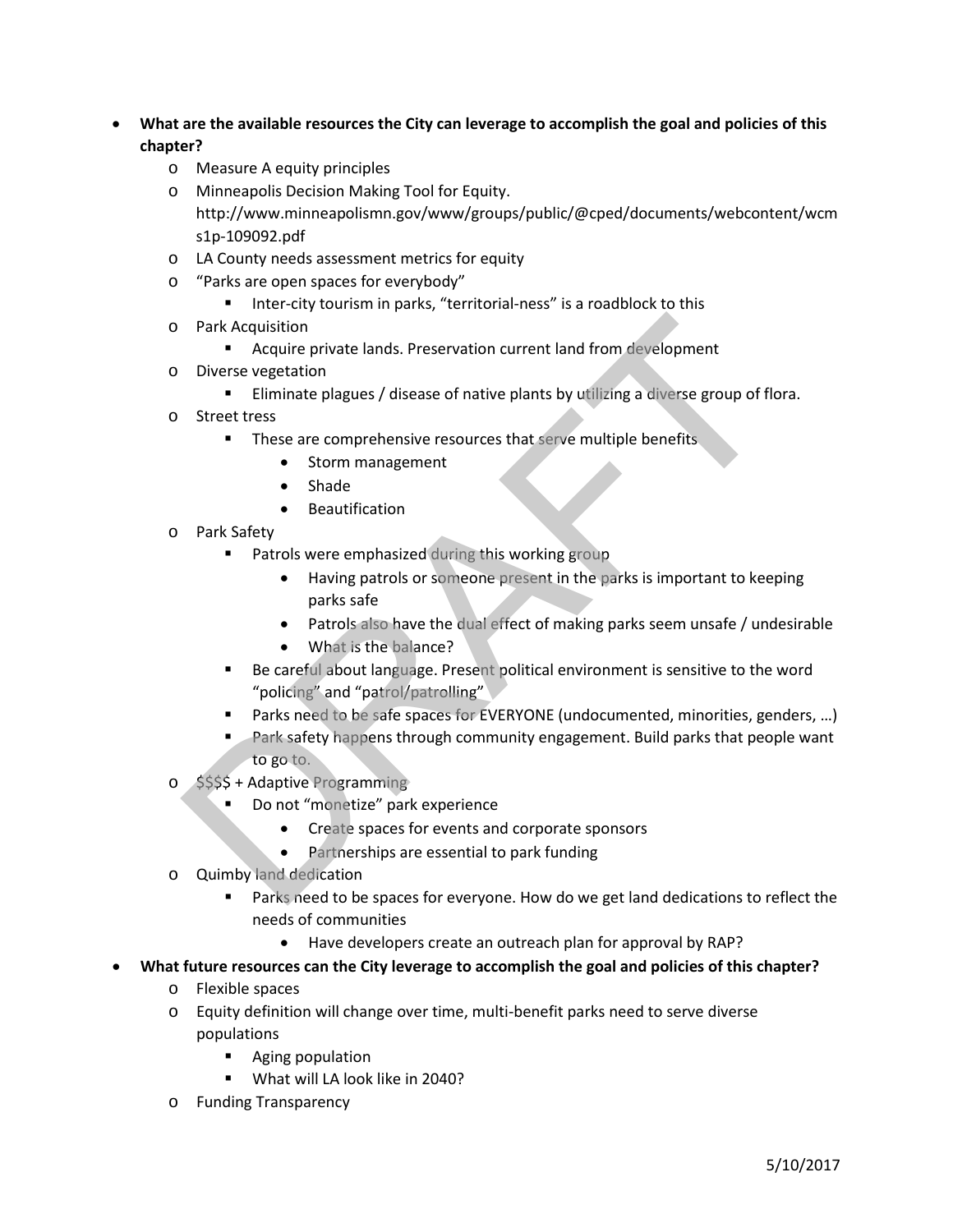**This was a question that remained unsolved by the group. Many bond programs** require reporting on the use of funding, so this might just be a program within the general plan and not a policy

RAFT

**Funding Acquisition is more important.** 

5/10/2017